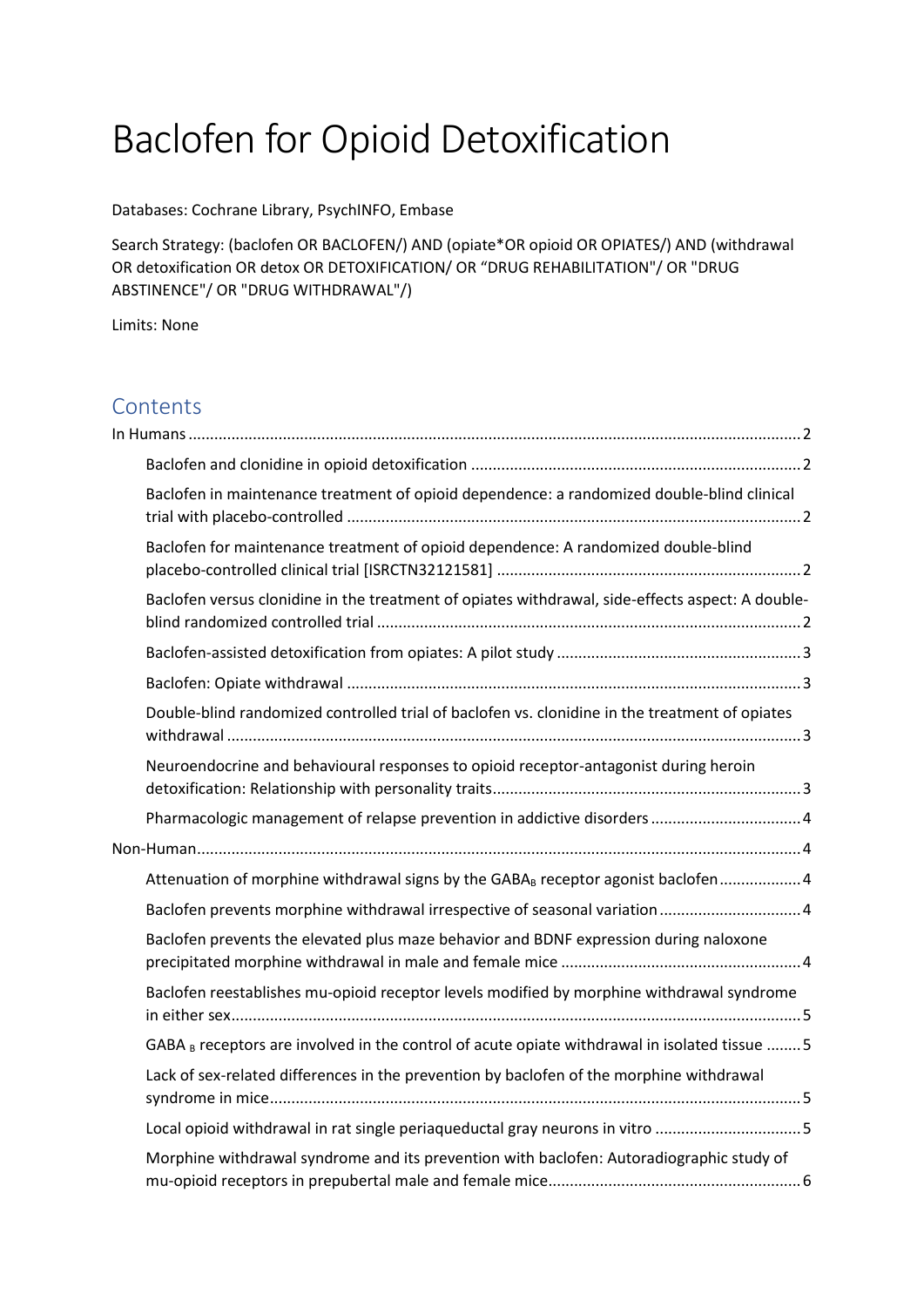| Presynaptic regulation of glutamate release in the ventral tegmental area during morphine |  |
|-------------------------------------------------------------------------------------------|--|
|                                                                                           |  |

## <span id="page-1-0"></span>In Humans

## <span id="page-1-1"></span>Baclofen and clonidine in opioid detoxification

SA Ahmadi Abhari, A Shabani, Sh Akhundzadeh, SM Asadi

Iranian journal of psychiatry and clinical psychology (andeesheh VA raftar), **2003**, 8(31), 26‐35 | added to CENTRAL: 31 July 2018 | 2018 Issue 7

<span id="page-1-2"></span>Baclofen in maintenance treatment of opioid dependence: a randomized double-blind clinical trial with placebo-controlled

R Rad Goodarzi, SM Assadi, S Ahmadi Abhari

Iranian journal of psychiatry and clinical psychology (andeesheh VA raftar), **2005**, 39(10), 184‐194 | added to CENTRAL: 31 March 2014 | 2014 Issue 3

## <span id="page-1-3"></span>Baclofen for maintenance treatment of opioid dependence: A randomized double-blind placebo-controlled clinical trial [ISRCTN32121581]

**Author(s)** Assadi S.M.; Radgoodarzi R.; Ahmadi-Abhari S.A.

**Source** BMC Psychiatry; Nov 2003; vol. 3

**Language** English

**Publication Date** Nov 2003

**ISSN** 1471-244X

**Database** EMBASE

## <span id="page-1-4"></span>Baclofen versus clonidine in the treatment of opiates withdrawal, side-effects aspect: A double-blind randomized controlled trial

**Author(s)** Ahmadi-Abhari S.A.; Akhondzadeh S.; Assadi S.M.; Kamlipour A.; Shabestari O.L. [et al.](javascript:void(0);)

**Source** Journal of Clinical Pharmacy and Therapeutics; 2001; vol. 26 (no. 1); p. 67-71

**Language** English

**Publication Date** 2001

**ISSN** 0269-4727

**Database** EMBASE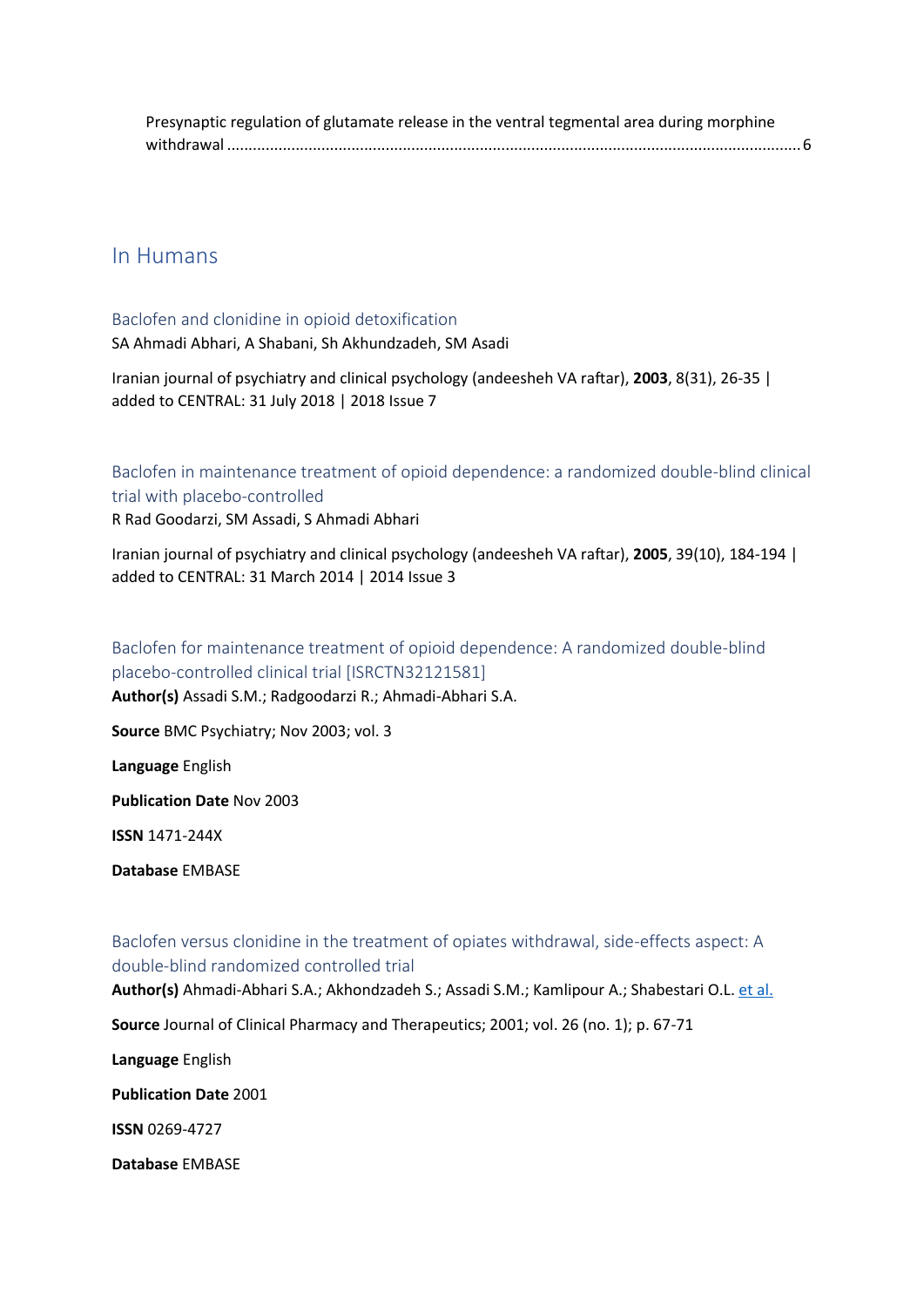#### <span id="page-2-0"></span>Baclofen-assisted detoxification from opiates: A pilot study

**Author(s)** Krystal, John H.; McDougle, Christopher J.; Kosten, Thomas R.; Price, Lawrence H.; Aghajanian, George K. [et al.](javascript:void(0);)

**Source** Journal of Substance Abuse Treatment; 1992; vol. 9 (no. 2); p. 139-142

**Publication Date** 1992

**ISSN** 0740-5472

**Database** PsycINFO

#### <span id="page-2-1"></span>Baclofen: Opiate withdrawal

**Author(s)** Generali J.A.; Cada D.J.

**Source** Hospital Pharmacy; Sep 2008; vol. 43 (no. 9); p. 716-717

**Language** English

**Publication Date** Sep 2008

**ISSN** 0018-5787

**Database** EMBASE

### <span id="page-2-2"></span>Double-blind randomized controlled trial of baclofen vs. clonidine in the treatment of opiates withdrawal

Author(s) Akhondzadeh S.; Ahmadi-Abhari S.A.; Assadi S.M.; Shabestari O.L.; Kashani A.R. [et al.](javascript:void(0);)

**Source** Journal of Clinical Pharmacy and Therapeutics; 2000; vol. 25 (no. 5); p. 347-353

**Language** English

**Publication Date** 2000

**ISSN** 0269-4727

**Database** EMBASE

<span id="page-2-3"></span>Neuroendocrine and behavioural responses to opioid receptor-antagonist during heroin detoxification: Relationship with personality traits

**Author(s)** Gerra, Gilberto; Ceresini, Simona; Esposito, Assunta; Zaimovic, Amir; Moi, Gabriele [et al.](javascript:void(0);)

**Source** International Clinical Psychopharmacology; Sep 2003; vol. 18 (no. 5); p. 261-269

**Publication Date** Sep 2003

**ISSN** 0268-1315

**Database** PsycINFO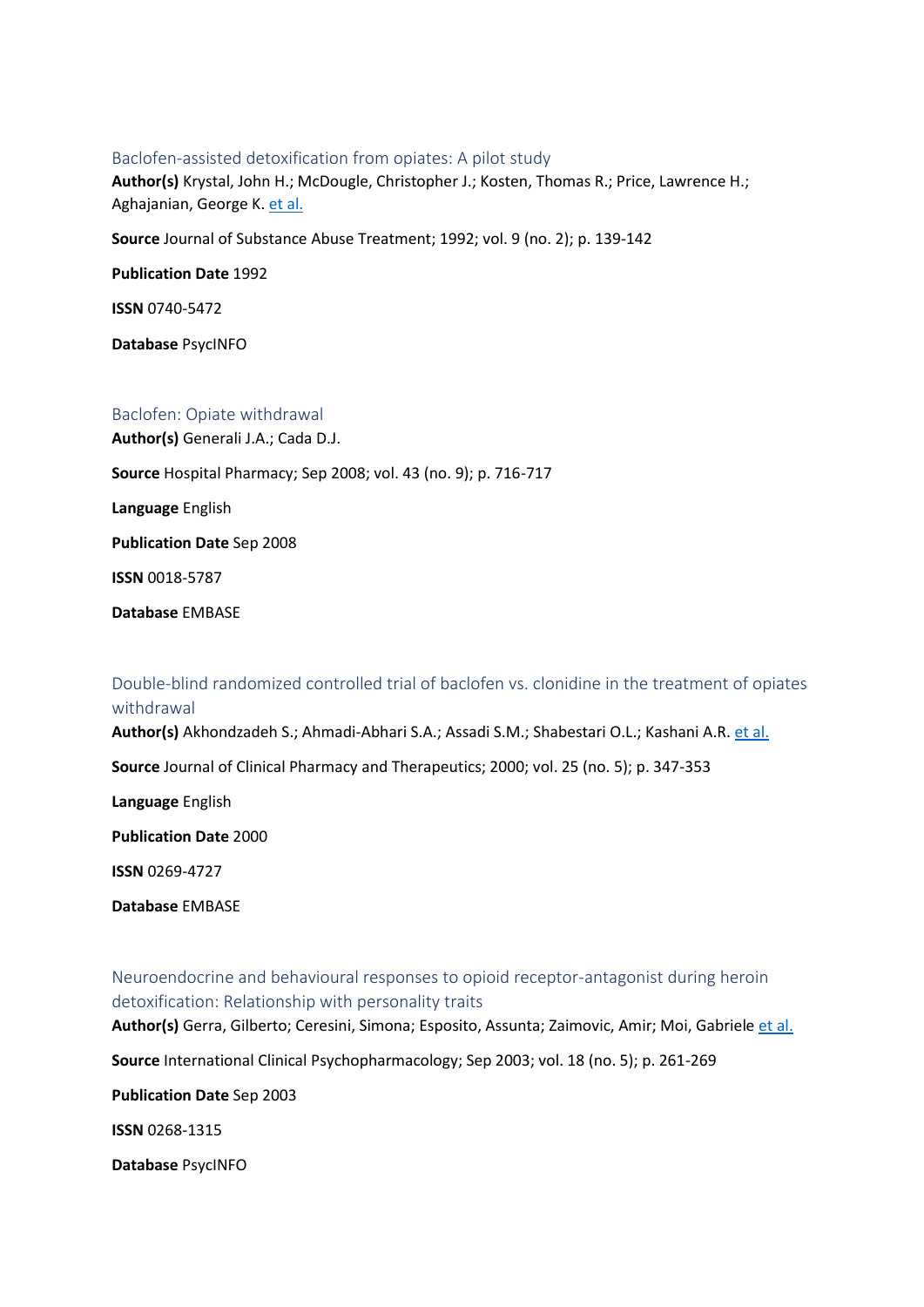<span id="page-3-0"></span>Pharmacologic management of relapse prevention in addictive disorders **Author(s)** Sofuoglu, Mehmet; Kosten, Thomas R. **Source** Psychiatric Clinics of North America; Dec 2004; vol. 27 (no. 4); p. 627-648 **Publication Date** Dec 2004 **ISSN** 0193-953X **Database** PsycINFO

## <span id="page-3-1"></span>Non-Human

<span id="page-3-2"></span>Attenuation of morphine withdrawal signs by the GABAB receptor agonist baclofen **Author(s)** Bexis S.; Ong J.; White J. **Source** Life Sciences; Dec 2001; vol. 70 (no. 4); p. 395-401 **Language** English **Publication Date** Dec 2001 **ISSN** 0024-3205 **Database** EMBASE

<span id="page-3-3"></span>Baclofen prevents morphine withdrawal irrespective of seasonal variation **Author(s)** Kemmling A.K.; Rubio M.C.; Balerio G.N. **Source** Behavioural Pharmacology; 2002; vol. 13 (no. 1); p. 87-92 **Language** English **Publication Date** 2002 **ISSN** 0955-8810

**Database** EMBASE

<span id="page-3-4"></span>Baclofen prevents the elevated plus maze behavior and BDNF expression during naloxone precipitated morphine withdrawal in male and female mice **Author(s)** Pedrón, Valeria T.; Varani, André P.; Balerio, Graciela N.

**Source** Synapse; May 2016; vol. 70 (no. 5); p. 187-197

**Publication Date** May 2016

**ISSN** 0887-4476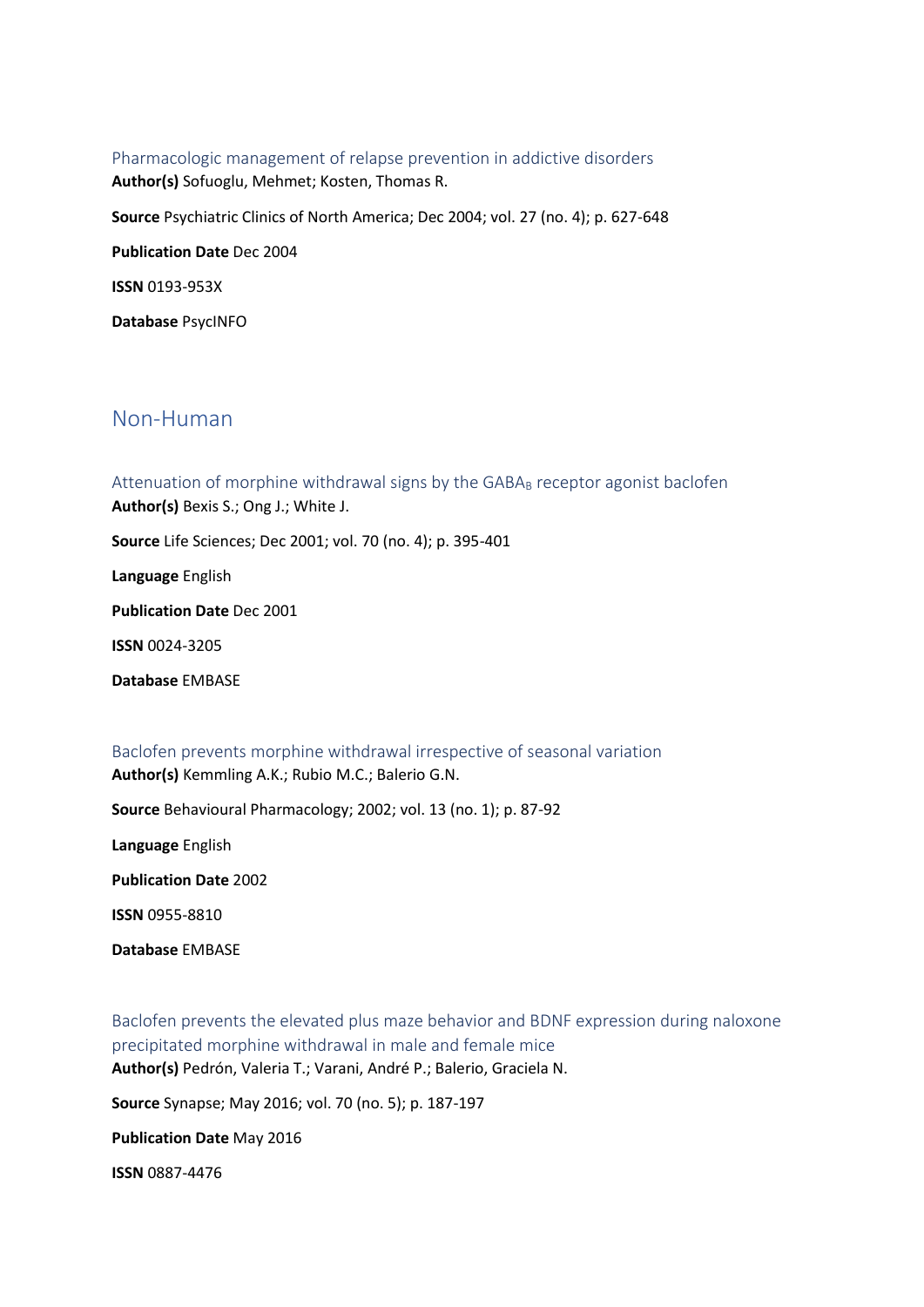#### **Database** PsycINFO

<span id="page-4-0"></span>Baclofen reestablishes mu-opioid receptor levels modified by morphine withdrawal syndrome in either sex **Author(s)** Balerio G.N.; Diaz S.L.; Kemmling A.K.; Bonavita C.D.; Rubio M.C. **Source** Synapse; Oct 2004; vol. 54 (no. 1); p. 24-29 **Language** English **Publication Date** Oct 2004 **ISSN** 0887-4476 **Database** EMBASE

<span id="page-4-1"></span>GABA <sup>B</sup> receptors are involved in the control of acute opiate withdrawal in isolated tissue **Author(s)** Capasso, Anna

**Source** Progress in Neuro-Psychopharmacology & Biological Psychiatry; Feb 1999; vol. 23 (no. 2); p. 289-299

**Publication Date** Feb 1999

**ISSN** 0278-5846

<span id="page-4-2"></span>**Database** PsycINFO

Lack of sex-related differences in the prevention by baclofen of the morphine withdrawal syndrome in mice

**Author(s)** Diaz, S. L.; Kemmling, A. K.; Rubio, M. C.; Balerio, Graciela N.

**Source** Behavioural Pharmacology; Feb 2001; vol. 12 (no. 1); p. 75-79

**Publication Date** Feb 2001

**ISSN** 0955-8810

**Database** PsycINFO

<span id="page-4-3"></span>Local opioid withdrawal in rat single periaqueductal gray neurons in vitro **Author(s)** Chieng, Billy; Christie, MacDonald J.

**Source** The Journal of Neuroscience; Nov 1996; vol. 16 (no. 22); p. 7128-7136

**Publication Date** Nov 1996

**ISSN** 0270-6474